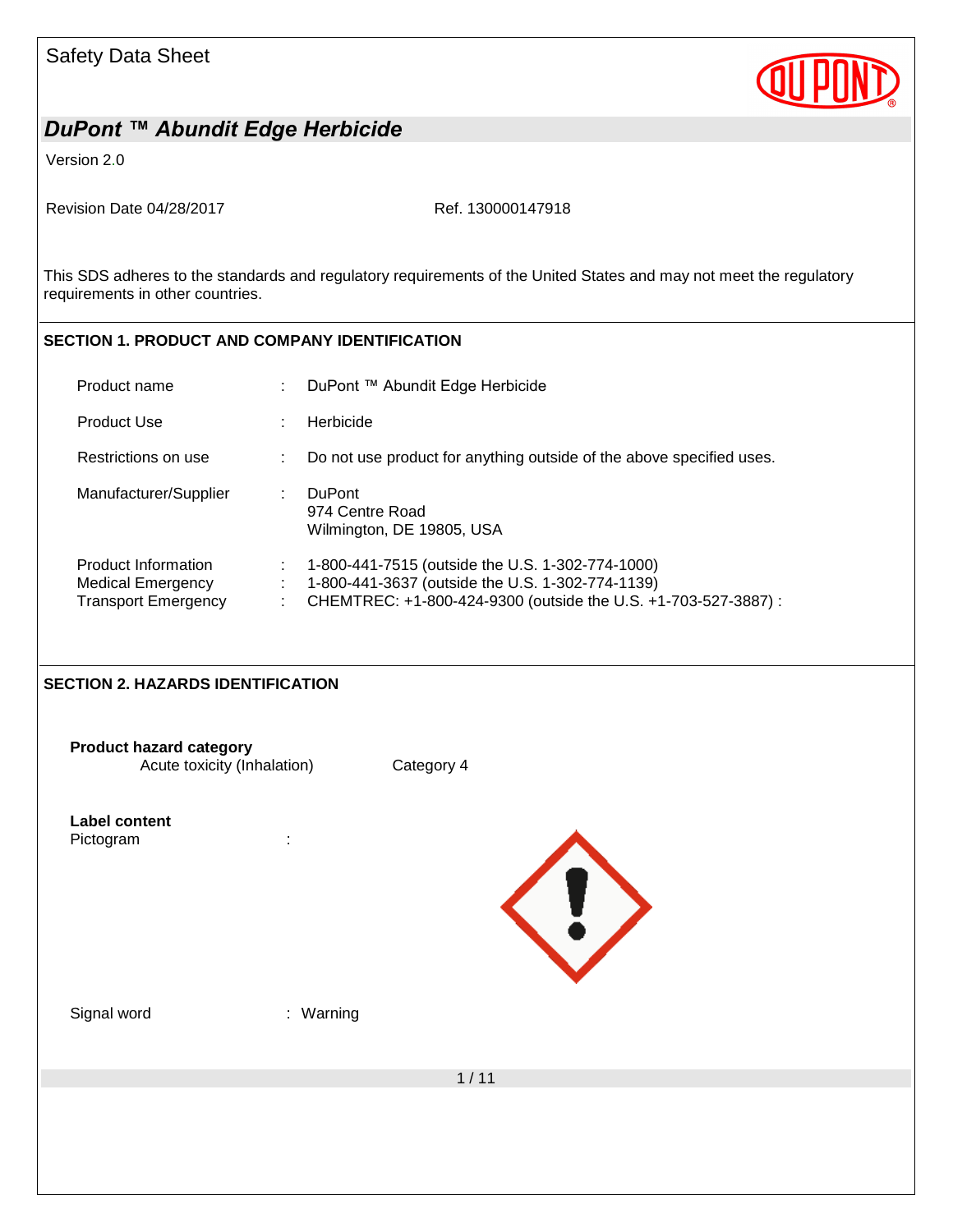

# *DuPont ™ Abundit Edge Herbicide* Version 2.0 Revision Date 04/28/2017 Ref. 130000147918  $2/11$ Hazardous warnings : Harmful if inhaled. Hazardous prevention measures : Avoid breathing dust/ fume/ gas/ mist/ vapours/ spray. Use only outdoors or in a well-ventilated area. IF INHALED: Remove person to fresh air and keep comfortable for breathing. Call a POISON CENTER/doctor if you feel unwell. **Other hazards** No applicable data available. **SECTION 3. COMPOSITION/INFORMATION ON INGREDIENTS** Component Component Component CAS-No. Potassium salt of glyphosate 70901-12-1 48.7 % Other Ingredients **51.3** % **SECTION 4. FIRST AID MEASURES** General advice : Have the product container or label with you when calling a poison control center or doctor, or going for treatment. For medical emergencies involving this product, call toll free 1-800-441-3637. See Label for Additional Precautions and Directions for Use.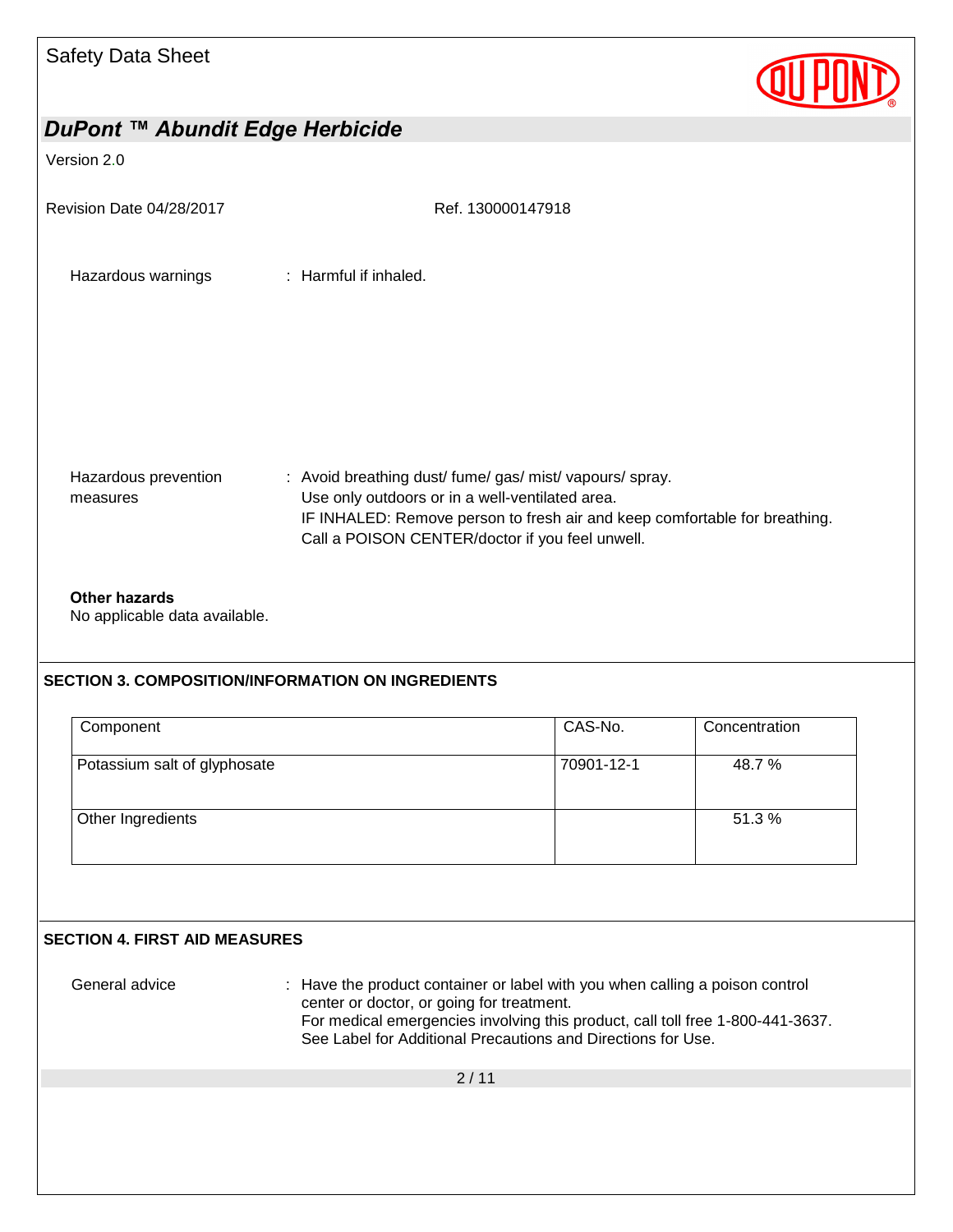

Version 2.0

| Revision Date 04/28/2017                                 | Ref. 130000147918                                                                                                                                                                                                                                                             |
|----------------------------------------------------------|-------------------------------------------------------------------------------------------------------------------------------------------------------------------------------------------------------------------------------------------------------------------------------|
| Inhalation                                               | : Move to fresh air. If person is not breathing, call 911 or an ambulance, then<br>give artificial respiration, preferably mouth-to-mouth, if possible. Call a poison<br>control center or doctor for treatment advice.                                                       |
| Skin contact                                             | : Take off all contaminated clothing immediately. Rinse skin immediately with<br>plenty of water for 15-20 minutes. Call a poison control center or doctor for<br>treatment advice.                                                                                           |
| Eye contact                                              | : Hold eye open and rinse slowly and gently with water for 15-20 minutes.<br>Remove contact lenses, if present, after the first 5 minutes, then continue<br>rinsing eye. Call a poison control center or doctor for treatment advice.                                         |
| Ingestion                                                | : Call a poison control center or doctor for treatment advice. Have person sip a<br>glass of water if able to swallow. DO NOT induce vomiting unless directed to do<br>so by a physician or poison control center. Do not give anything by mouth to an<br>unconscious person. |
| Most important<br>symptoms/effects, acute<br>and delayed | : No applicable data available.                                                                                                                                                                                                                                               |
| Protection of first-aiders                               | : No applicable data available.                                                                                                                                                                                                                                               |
| Notes to physician                                       | Treat symptomatically.                                                                                                                                                                                                                                                        |

#### **SECTION 5. FIREFIGHTING MEASURES**

| Suitable extinguishing media                     | : Water, Foam, Dry chemical, Carbon dioxide (CO2)                                                                                                                                                                                                            |
|--------------------------------------------------|--------------------------------------------------------------------------------------------------------------------------------------------------------------------------------------------------------------------------------------------------------------|
| Unsuitable extinguishing<br>media                | : No applicable data available.                                                                                                                                                                                                                              |
| Specific hazards                                 | : Hazardous combustion products Carbon monoxide phosphorous oxides<br>Nitrogen oxides (NOx)                                                                                                                                                                  |
| Special protective equipment<br>for firefighters | $\therefore$ In the event of fire, wear self-contained breathing apparatus.<br>Wear full protective clothing and self-contained breathing apparatus.<br>Thoroughly decontaminate all equipment used in fire fighting efforts before<br>returning to service. |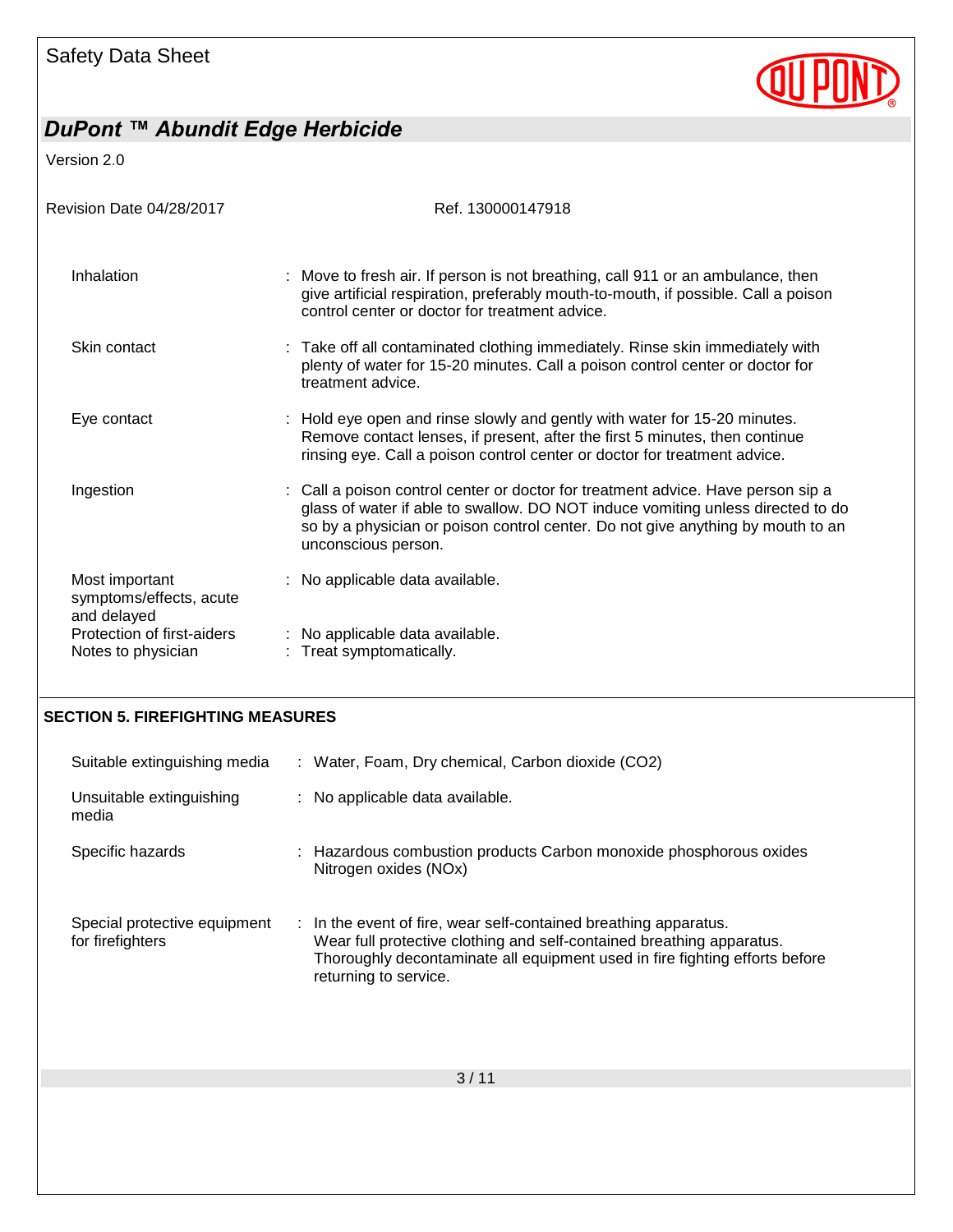

Version 2.0

| Revision Date 04/28/2017 | Ref. 130000147918                                                                                                                                                                                                                                                                                                                                                                                                                                                                                                                        |
|--------------------------|------------------------------------------------------------------------------------------------------------------------------------------------------------------------------------------------------------------------------------------------------------------------------------------------------------------------------------------------------------------------------------------------------------------------------------------------------------------------------------------------------------------------------------------|
| Further information      | : Prevent fire extinguishing water from contaminating surface water or the<br>ground water system. Collect contaminated fire extinguishing water<br>separately. This must not be discharged into drains. Fire residues and<br>contaminated fire extinguishing water must be disposed of in accordance with<br>local regulations.<br>(on small fires) If area is heavily exposed to fire and if conditions permit, let<br>fire burn itself out since water may increase the area contaminated. Cool<br>containers/tanks with water spray. |
|                          |                                                                                                                                                                                                                                                                                                                                                                                                                                                                                                                                          |

#### **SECTION 6. ACCIDENTAL RELEASE MEASURES**

NOTE: Review FIRE FIGHTING MEASURES and HANDLING (PERSONNEL) sections before proceeding with clean-up. Use appropriate PERSONAL PROTECTIVE EQUIPMENT during clean-up.

| Safeguards (Personnel)<br>Environmental precautions |    | : No applicable data available.<br>Prevent material from entering sewers, waterways, or low areas. Prevent<br>product from entering drains.                                                                                                                                                                                                                                                          |
|-----------------------------------------------------|----|------------------------------------------------------------------------------------------------------------------------------------------------------------------------------------------------------------------------------------------------------------------------------------------------------------------------------------------------------------------------------------------------------|
| Spill Cleanup                                       |    | : Clean-up methods - small spillage Prevent further leakage or spillage. Soak<br>up with inert absorbent material. Shovel into suitable container for disposal.<br>Small amounts: Flush with water. Clean-up methods - large spillage In case<br>of spill or leak, soak up with sand, earth or synthetic absorbent and dispose of<br>wastes in compliance with local, State and Federal regulations. |
| Accidental Release Measures                         | ÷. | Never return spills in original containers for re-use. Dispose of in accordance<br>with local regulations.                                                                                                                                                                                                                                                                                           |

#### **SECTION 7. HANDLING AND STORAGE**

| Handling (Personnel)                                           | : Handle in accordance with good industrial hygiene and safety practice. Avoid<br>contact with skin, eyes and clothing. When using do not eat, drink or smoke.<br>Wash hands thoroughly after handling. Wash contaminated clothing before<br>re-use.                                 |
|----------------------------------------------------------------|--------------------------------------------------------------------------------------------------------------------------------------------------------------------------------------------------------------------------------------------------------------------------------------|
| Handling (Physical Aspects)<br>Dust explosion class<br>Storage | : No applicable data available.<br>: No applicable data available.<br>: Keep out of the reach of children. Keep away from food, drink and animal<br>feedingstuffs. Store in original container. If frozen, thaw gently in warm room.<br>Stable under recommended storage conditions. |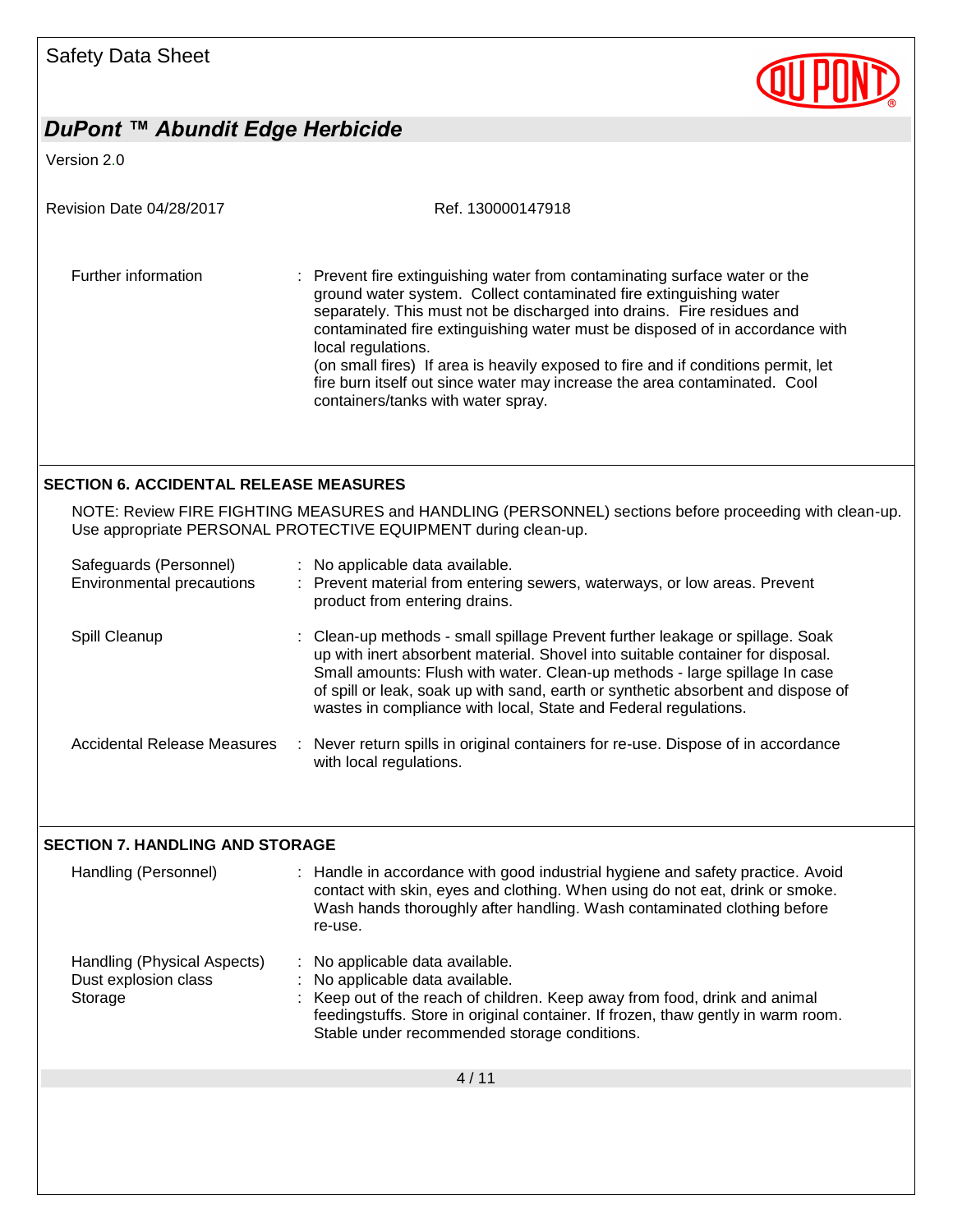

| DuPont ™ Abundit Edge Herbicide                                                                                                    |                                                                                       |  |  |
|------------------------------------------------------------------------------------------------------------------------------------|---------------------------------------------------------------------------------------|--|--|
| Version 2.0                                                                                                                        |                                                                                       |  |  |
| Revision Date 04/28/2017                                                                                                           | Ref. 130000147918                                                                     |  |  |
| Storage period                                                                                                                     | : No applicable data available.                                                       |  |  |
| Storage temperature                                                                                                                | : No applicable data available.                                                       |  |  |
| <b>SECTION 8. EXPOSURE CONTROLS/PERSONAL PROTECTION</b>                                                                            |                                                                                       |  |  |
| Personal protective equipment<br>Eye protection                                                                                    | : When there is a potential for exposure: Chemical resistant goggles must be<br>worn. |  |  |
| <b>Exposure Guidelines</b><br><b>Exposure Limit Values</b>                                                                         |                                                                                       |  |  |
|                                                                                                                                    | Contains no substances with occupational exposure limit values.                       |  |  |
| This product does not contain any exposure limits that require disclosure according to OSHA Hazard<br>Communication Standard 2012. |                                                                                       |  |  |
| <b>SECTION 9. PHYSICAL AND CHEMICAL PROPERTIES</b>                                                                                 |                                                                                       |  |  |
| Appearance<br>Physical state<br>Form<br>Color                                                                                      | $:$ liquid<br>$:$ liquid<br>pale red-brown                                            |  |  |
| Odor                                                                                                                               | odourless                                                                             |  |  |
| Odor threshold                                                                                                                     | : No applicable data available.                                                       |  |  |
| pH                                                                                                                                 | $4.3 - 4.8$                                                                           |  |  |
| Melting point/range                                                                                                                | No applicable data available.                                                         |  |  |
| Boiling point/boiling range                                                                                                        | No applicable data available.                                                         |  |  |
| Flash point                                                                                                                        | does not flash                                                                        |  |  |
| Evaporation rate                                                                                                                   | No applicable data available.                                                         |  |  |
| Flammability (solid, gas)                                                                                                          | No applicable data available.                                                         |  |  |
| Upper explosion limit                                                                                                              | No applicable data available.                                                         |  |  |
|                                                                                                                                    | 5/11                                                                                  |  |  |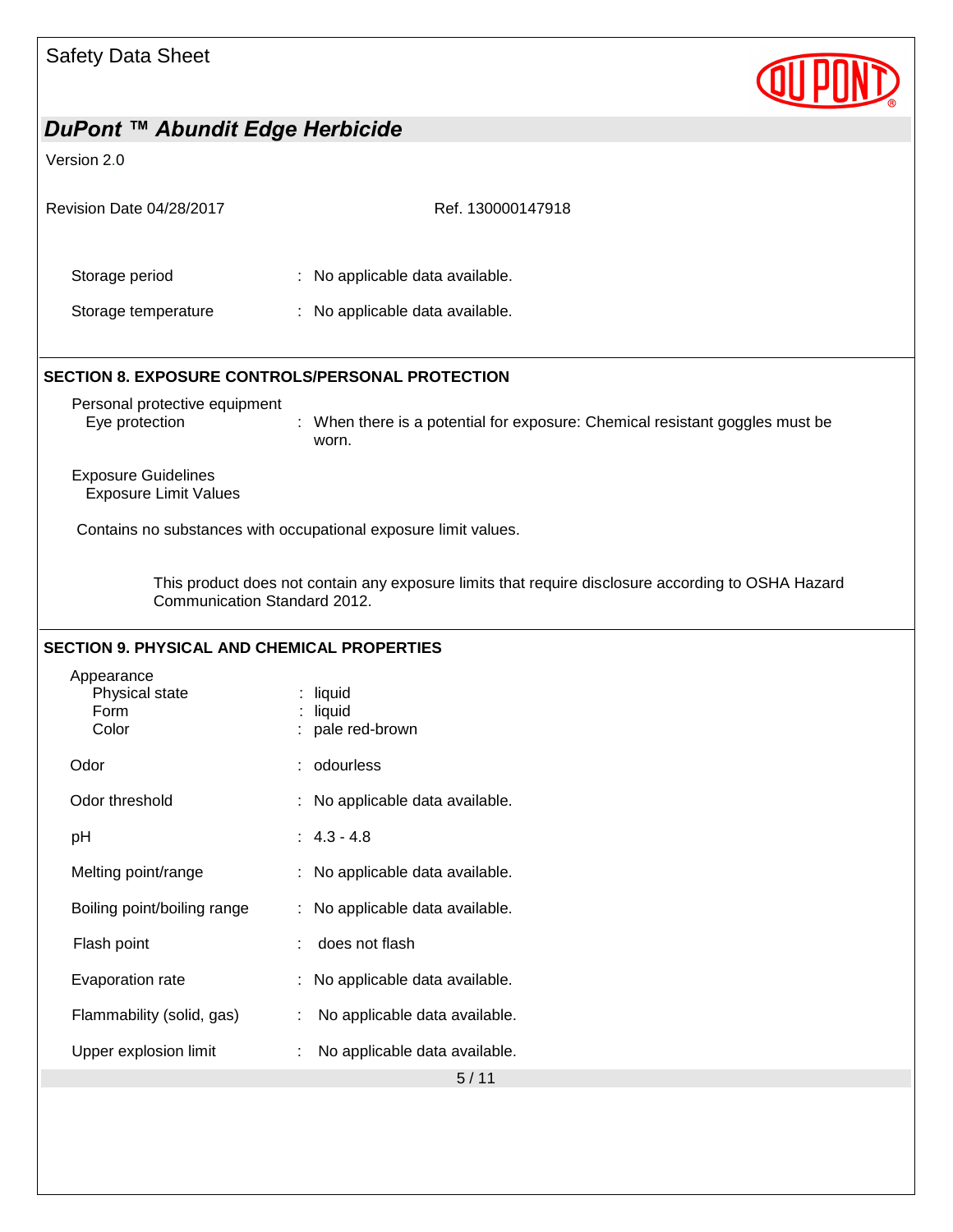

Version 2.0

| Revision Date 04/28/2017                   | Ref. 130000147918                   |
|--------------------------------------------|-------------------------------------|
| Lower explosion limit                      | No applicable data available.<br>÷  |
| Vapour Pressure                            | No applicable data available.       |
| Vapour density                             | : No applicable data available.     |
| Density                                    | 1.3565 g/cm3 at 20 °C (68 °F)       |
| Specific gravity (Relative<br>density)     | : No applicable data available.     |
| Water solubility                           | miscible                            |
| Solubility(ies)                            | No applicable data available.       |
| Partition coefficient: n-<br>octanol/water | log Pow: -3.2 at 25 °C (77 °F)      |
| Auto-ignition temperature                  | No applicable data available.<br>÷. |
| Decomposition temperature                  | No applicable data available.<br>t. |
| Viscosity, kinematic                       | No applicable data available.<br>t  |
| Viscosity, dynamic                         | No applicable data available.       |

#### **SECTION 10. STABILITY AND REACTIVITY**

| Reactivity                            | No applicable data available.                                                                 |  |
|---------------------------------------|-----------------------------------------------------------------------------------------------|--|
| Chemical stability                    | No decomposition if stored and applied as directed.                                           |  |
| Possibility of hazardous<br>reactions | No dangerous reaction known under conditions of normal use. Polymerization<br>will not occur. |  |
| Conditions to avoid                   | No applicable data available.                                                                 |  |
| Incompatible materials                | No materials to be especially mentioned.                                                      |  |
| Hazardous decomposition<br>products   | No applicable data available.                                                                 |  |

#### **SECTION 11. TOXICOLOGICAL INFORMATION**

DuPont ™ Abundit Edge Herbicide

6 / 11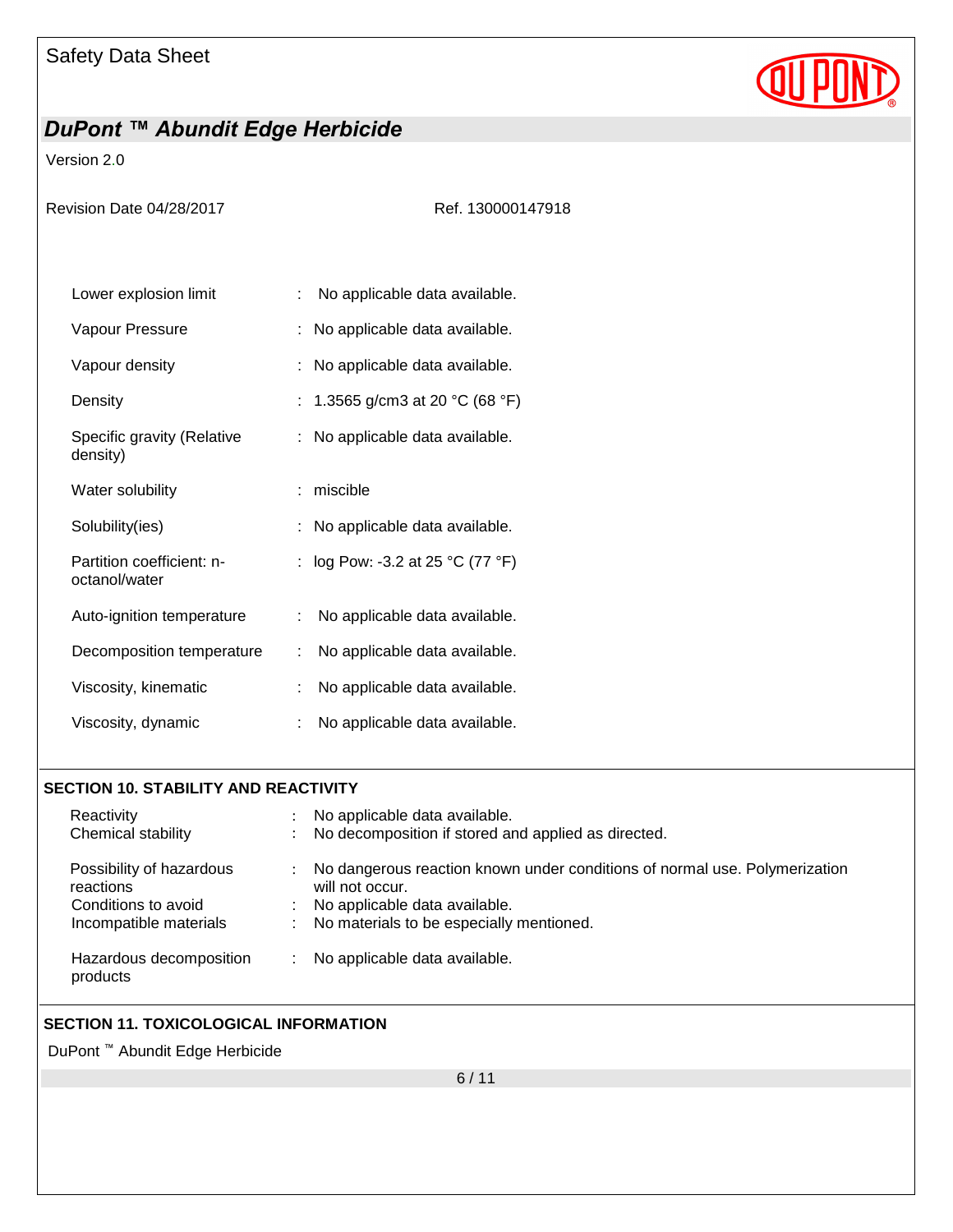

Version 2.0

| Revision Date 04/28/2017     | Ref. 130000147918                                                                                                                       |
|------------------------------|-----------------------------------------------------------------------------------------------------------------------------------------|
| Inhalation 4 h LC50          | $> 1.1$ mg/l, Rat<br>Information given is based on data obtained from similar product.                                                  |
| Dermal LD50                  | > 5,000 mg/kg, Rat<br>÷<br>Information given is based on data obtained from similar product.                                            |
| Oral LD50                    | > 5,000 mg/kg, Rat<br>÷<br>Information given is based on data obtained from similar product.                                            |
| Skin irritation              | Rabbit<br>Not classified as irritant                                                                                                    |
|                              | Minimal effects that do not meet the threshold for classification.<br>Information given is based on data obtained from similar product. |
| Eye irritation               | Rabbit<br>÷<br>Not classified as irritant                                                                                               |
|                              | Minimal effects that do not meet the threshold for classification.<br>Information given is based on data obtained from similar product. |
| Sensitisation                | Animal test did not cause sensitization by skin contact., Guinea pig                                                                    |
| Potassium salt of glyphosate |                                                                                                                                         |
|                              |                                                                                                                                         |
| Carcinogenicity              | Animal testing did not show any carcinogenic effects.                                                                                   |
| Mutagenicity                 | Tests on bacterial or mammalian cell cultures did not show mutagenic<br>effects.<br>Animal testing did not show any mutagenic effects.  |
| Reproductive toxicity        | Animal testing showed effects on reproduction at levels equal to or<br>above those causing parental toxicity.                           |
| Teratogenicity               | Animal testing showed effects on embryo-fetal development at levels<br>equal to or above those causing maternal toxicity.               |
|                              |                                                                                                                                         |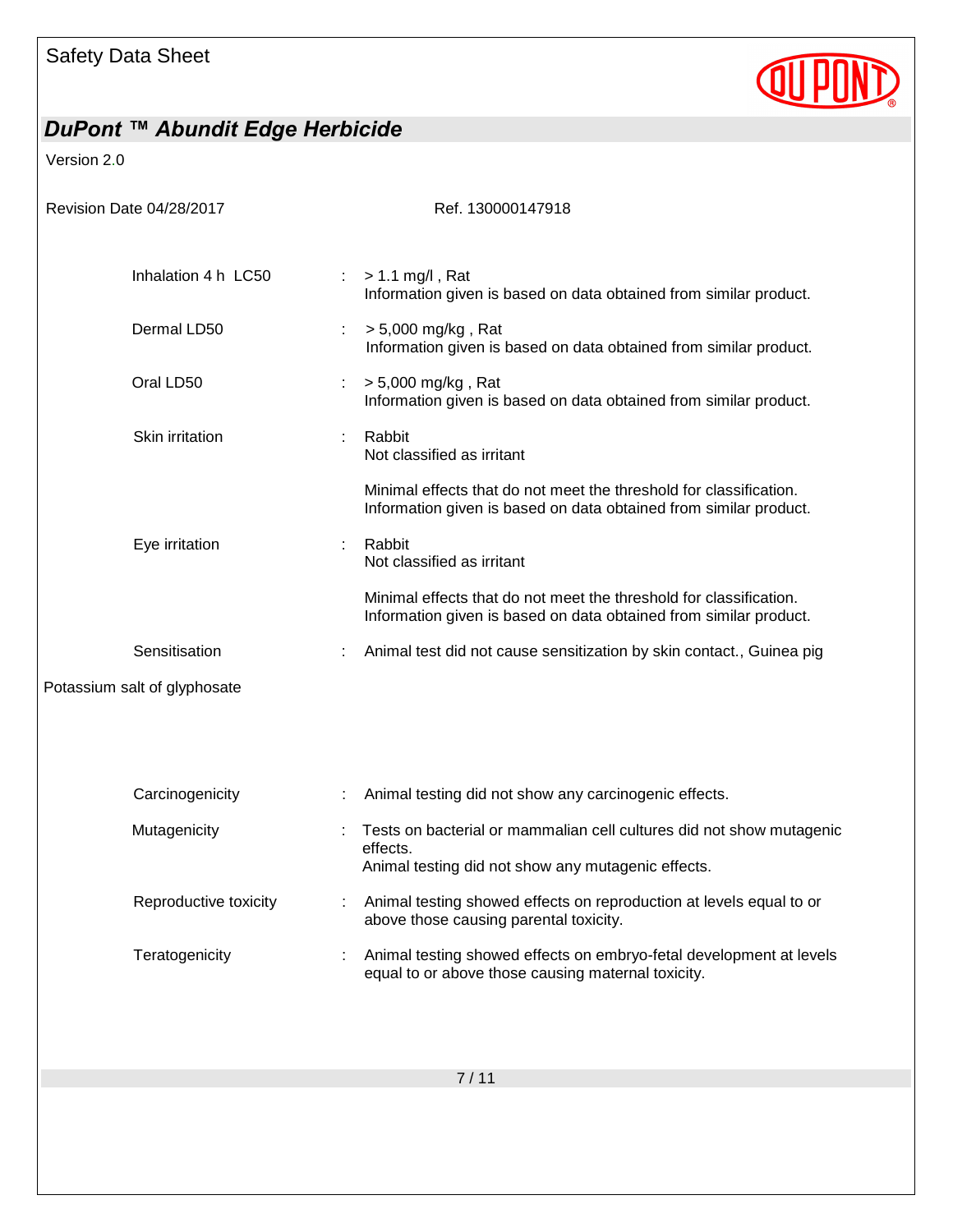| <b>Safety Data Sheet</b>                                                |                                                                                                                                                                                                                                                                                                                                                                                                                       |  |
|-------------------------------------------------------------------------|-----------------------------------------------------------------------------------------------------------------------------------------------------------------------------------------------------------------------------------------------------------------------------------------------------------------------------------------------------------------------------------------------------------------------|--|
| DuPont ™ Abundit Edge Herbicide                                         |                                                                                                                                                                                                                                                                                                                                                                                                                       |  |
| Version 2.0                                                             |                                                                                                                                                                                                                                                                                                                                                                                                                       |  |
| Revision Date 04/28/2017                                                | Ref. 130000147918                                                                                                                                                                                                                                                                                                                                                                                                     |  |
| Carcinogenicity                                                         | The carcinogenicity classifications for this product and/or its ingredients have been determined according to<br>HazCom 2012, Appendix A.6. The classifications may differ from those listed in the National Toxicology<br>Program (NTP) Report on Carcinogens (latest edition) or those found to be a potential carcinogen in the<br>International Agency for Research on Cancer (IARC) Monographs (latest edition). |  |
| Material                                                                | <b>OSHA</b><br><b>IARC</b><br><b>NTP</b>                                                                                                                                                                                                                                                                                                                                                                              |  |
| Glyphosate                                                              | 2A                                                                                                                                                                                                                                                                                                                                                                                                                    |  |
| <b>SECTION 12. ECOLOGICAL INFORMATION</b><br><b>Aquatic Toxicity</b>    |                                                                                                                                                                                                                                                                                                                                                                                                                       |  |
| Potassium salt of glyphosate<br>96 h LC50                               | Lepomis macrochirus (Bluegill sunfish) 5.2 mg/l                                                                                                                                                                                                                                                                                                                                                                       |  |
| 96 h LC50                                                               | Cyprinus carpio (Carp) 4.0 mg/l                                                                                                                                                                                                                                                                                                                                                                                       |  |
| 72 h EC50                                                               | Selenastrum capricornutum (green algae) 0.46 mg/l                                                                                                                                                                                                                                                                                                                                                                     |  |
| 48 h LC50                                                               | Daphnia magna (Water flea) 8.0 mg/l                                                                                                                                                                                                                                                                                                                                                                                   |  |
| Toxicity to other organisms<br>Potassium salt of glyphosate<br>8 d LC50 | Colinus virginianus (Bobwhite quail) > 4,500 ppm<br>Dietary                                                                                                                                                                                                                                                                                                                                                           |  |
| 8 d LC50                                                                | Anas platyrhynchos (Mallard duck) > 4,500 ppm<br>Dietary                                                                                                                                                                                                                                                                                                                                                              |  |
| <b>Environmental Fate</b>                                               |                                                                                                                                                                                                                                                                                                                                                                                                                       |  |
| Potassium salt of glyphosate<br><b>Bioaccumulation</b>                  | Lepomis macrochirus (Bluegill sunfish)<br>Bioconcentration factor (BCF) : < 1<br>Bioaccumulation is unlikely.                                                                                                                                                                                                                                                                                                         |  |
| Additional ecological information                                       | Information given is based on data on the components and the<br>ecotoxicology of similar products.                                                                                                                                                                                                                                                                                                                    |  |
|                                                                         | 8/11                                                                                                                                                                                                                                                                                                                                                                                                                  |  |
|                                                                         |                                                                                                                                                                                                                                                                                                                                                                                                                       |  |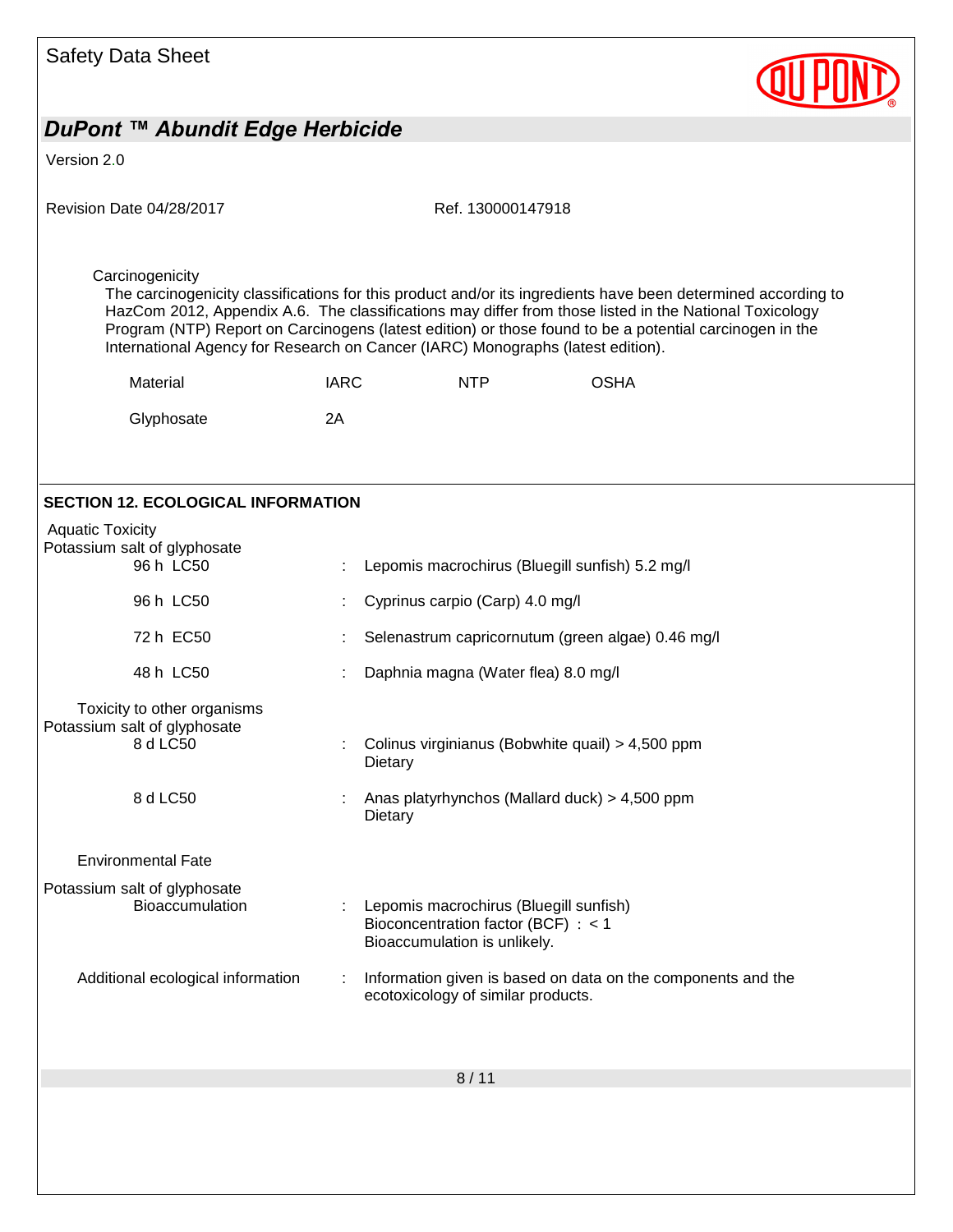| <b>Safety Data Sheet</b> |  |  |
|--------------------------|--|--|
|--------------------------|--|--|



| DuPont ™ Abundit Edge Herbicide               |                                                                                                                                                                                                                                                                                                                                                                                                                                                                                                  |
|-----------------------------------------------|--------------------------------------------------------------------------------------------------------------------------------------------------------------------------------------------------------------------------------------------------------------------------------------------------------------------------------------------------------------------------------------------------------------------------------------------------------------------------------------------------|
| Version 2.0                                   |                                                                                                                                                                                                                                                                                                                                                                                                                                                                                                  |
| Revision Date 04/28/2017                      | Ref. 130000147918                                                                                                                                                                                                                                                                                                                                                                                                                                                                                |
| <b>SECTION 13. DISPOSAL CONSIDERATIONS</b>    |                                                                                                                                                                                                                                                                                                                                                                                                                                                                                                  |
| Waste disposal methods -<br>Product           | : Do not contaminate water, food or feed by disposal. Wastes resulting from the<br>use of this product must be disposed of on site or at an approved waste<br>disposal facility.                                                                                                                                                                                                                                                                                                                 |
| Waste disposal methods -<br>Container         | <b>Container Refilling and Disposal:</b><br>Refer to the product label for instructions.<br>Do not transport if this container is damaged or leaking.                                                                                                                                                                                                                                                                                                                                            |
|                                               | In the event of a major spill, fire or other emergency, call 1-800-441-3637 day<br>or night.                                                                                                                                                                                                                                                                                                                                                                                                     |
| Contaminated packaging                        | Dispose of this product only by using according to this label.<br>Empty containers may contain toxic vapours.<br>Empty containers may contain hazardous residue.<br>Triple or preferably pressure rinse containers before disposal.<br>Do not contaminate water when disposing of equipment washwaters or<br>rinsate.<br>Do not re-use empty containers.<br>Dispose of contents/container to an approved facility in accordance with local,<br>regional, national and international regulations. |
| <b>SECTION 14. TRANSPORT INFORMATION</b>      |                                                                                                                                                                                                                                                                                                                                                                                                                                                                                                  |
| Not regulated as a hazardous material by DOT. |                                                                                                                                                                                                                                                                                                                                                                                                                                                                                                  |
| <b>SECTION 15. REGULATORY INFORMATION</b>     |                                                                                                                                                                                                                                                                                                                                                                                                                                                                                                  |
| Other regulations                             | : This Safety Data Sheet is for a pesticide product registered by the US<br>Environmental Protection Agency (USEPA) and various state regulatory                                                                                                                                                                                                                                                                                                                                                 |
|                                               | 9/11                                                                                                                                                                                                                                                                                                                                                                                                                                                                                             |
|                                               |                                                                                                                                                                                                                                                                                                                                                                                                                                                                                                  |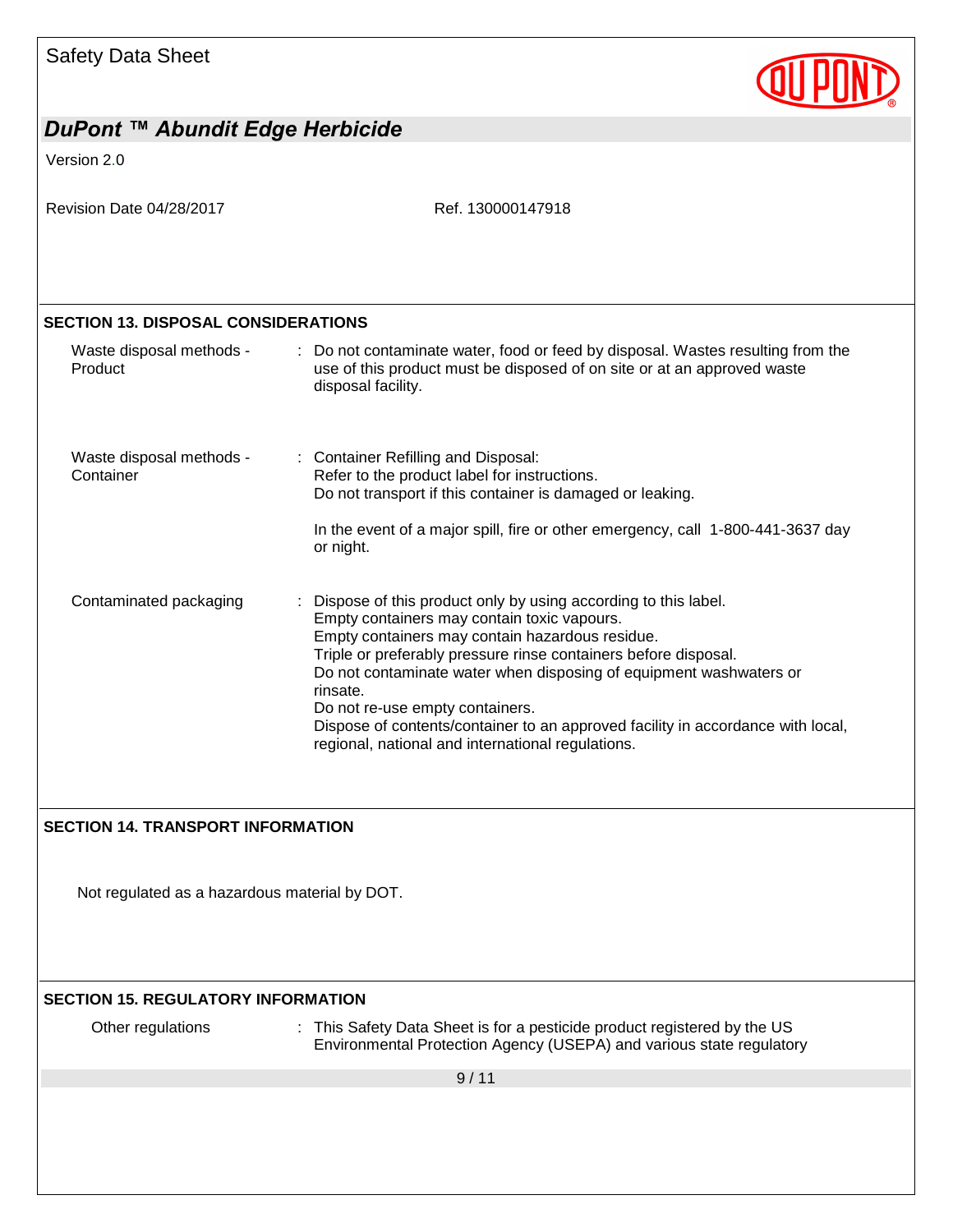

Version 2.0

| Ref. 130000147918                                                                                                                                                                                                                                                                                                                                                                                                                                |
|--------------------------------------------------------------------------------------------------------------------------------------------------------------------------------------------------------------------------------------------------------------------------------------------------------------------------------------------------------------------------------------------------------------------------------------------------|
| agencies, and is therefore also subject to certain requirements under US and<br>state pesticide laws, including the Federal Insecticide Fungicide and<br>Rodenticide Act (FIFRA). These requirements differ from the classification<br>criteria and hazard information required by OSHA for safety data sheets, and<br>for workplace labels of non-pesticide chemicals. The following is information<br>determined by USEPA, and various states. |
| CAUTION!                                                                                                                                                                                                                                                                                                                                                                                                                                         |
| Causes moderate eye irritation.                                                                                                                                                                                                                                                                                                                                                                                                                  |
| : This material does not contain any chemical components with known CAS<br>numbers that exceed the threshold (De Minimis) reporting levels established<br>by SARA Title III, Section 313.                                                                                                                                                                                                                                                        |
| $: 352-922$<br>In the United States this product is regulated by the US Environmental<br>Protection Agency (EPA) under the Federal Insecticide, Fungicide and<br>Rodenticide Act (FIFRA). It is a violation of Federal law to use this product in<br>a manner inconsistent with its labeling. Read and follow all label directions.<br>This product is excluded from listing requirements under EPA/TSCA.                                        |
|                                                                                                                                                                                                                                                                                                                                                                                                                                                  |

#### **SECTION 16. OTHER INFORMATION**

™ Trademark of E.I. du Pont de Nemours and Company.

Revision Date : 04/28/2017

Contact person : DuPont Crop Protection, Wilmington, DE, 19805, Phone: 1-888-638-7668

The information provided in this Safety Data Sheet is correct to the best of our knowledge, information and belief at the date of its publication. The information given is designed only as a guidance for safe handling, use, processing, storage, transportation, disposal and release and is not to be considered a warranty or quality specification. The information relates only to the specific material designated and may not be valid for such material used in combination with any other materials or in any process, unless specified in the text.

Significant change from previous version is denoted with a double bar.

10 / 11